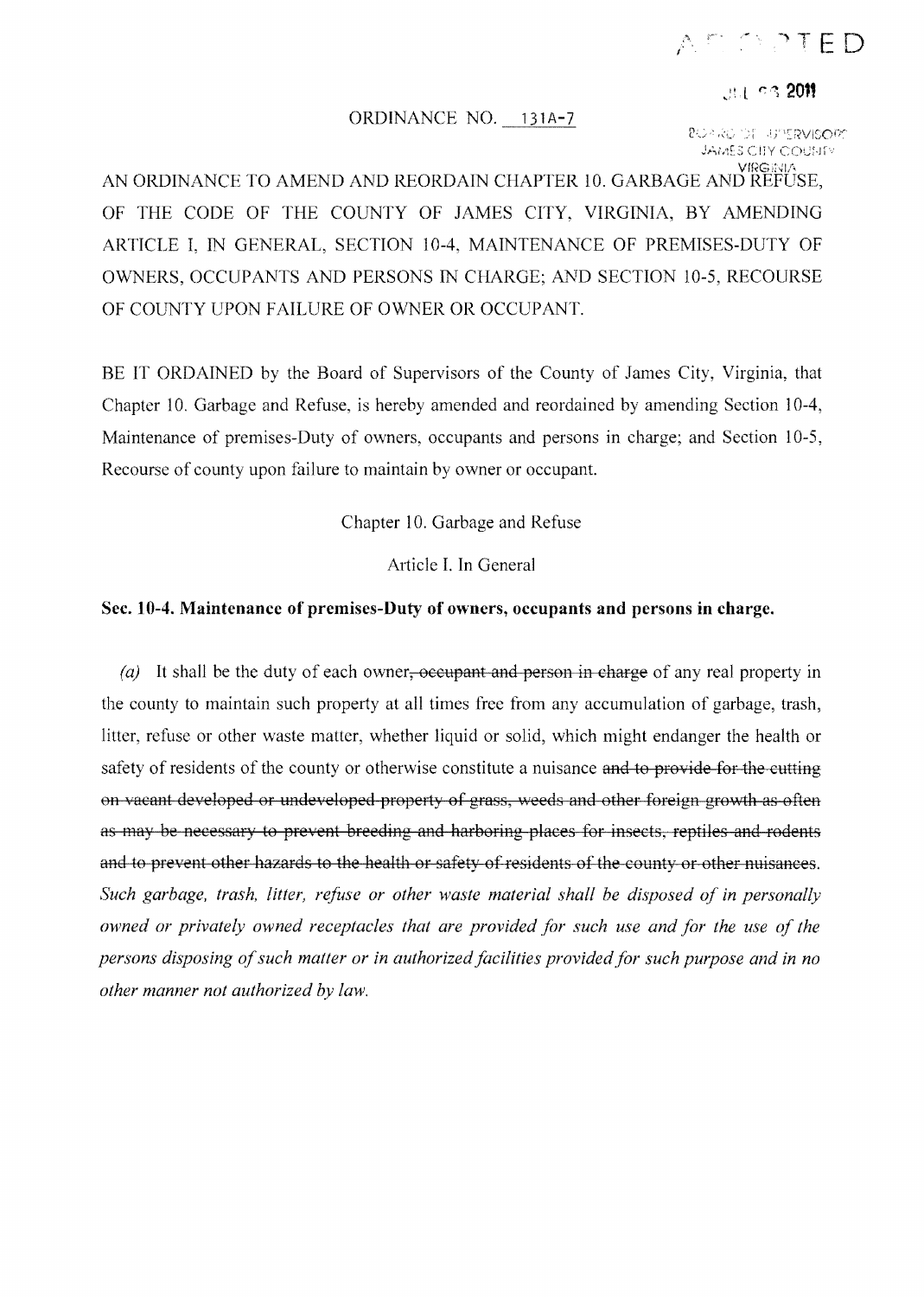(b) It shall be the duty of each owner of any vacant developed or undeveloped property including such property upon which buildings or other improvements are located to provide for the cutting of grass, weeds and other foreign growth as often as needed to prevent breeding and harboring places for insects, reptiles and rodents and to prevent other hazards to the health or safety of residents of the county or other nuisances.

(c) It shall be the duty of each owner of any occupied real property within platted subdivisions and areas zoned for residential, business, commercial or industrial use to provide for the cutting of grass, weeds, and other foreign growths as often as needed to prevent breeding and harboring places for insects, reptiles and rodents and to prevent other hazards to the health or safety of residents of the county or other nuisances.

State law reference-Authority of county to provide for removal of trash, garbage, weeds, etc., Code of Va. § 15.2-901.

## Sec. 10-5. Recourse of county upon failure to maintain by owner or occupant.

(a) The county administrator or his designee, and upon complaint by any responsible person that conditions exist on any real property in violation of section 10-4, shall investigate conditions existing on real property in the county at any time, and upon determination by the county administrator or his designee, following investigation, that the owner<del>, occupant or persons in</del> eharge of any real property in the county stands in violation of his duty as provided in section 10-4 and directing him to take such action as may be necessary to rectify such conditions within such time, not more than ten days, as shall be stated in the notice.

(b) If ten days after the service of any such notice the directive thereof has not been complied with, the county administrator or his designee shall proceed to have such work done as may be necessary to abate any condition which might endanger the health or safety of residents of the county and all expenses resulting therefrom shall be chargeable to and paid by the owner of such property and shall be collected by the county as taxes and levies are collected, and all charges not so collected shall constitute a lien against such property. In addition, the county administrator or